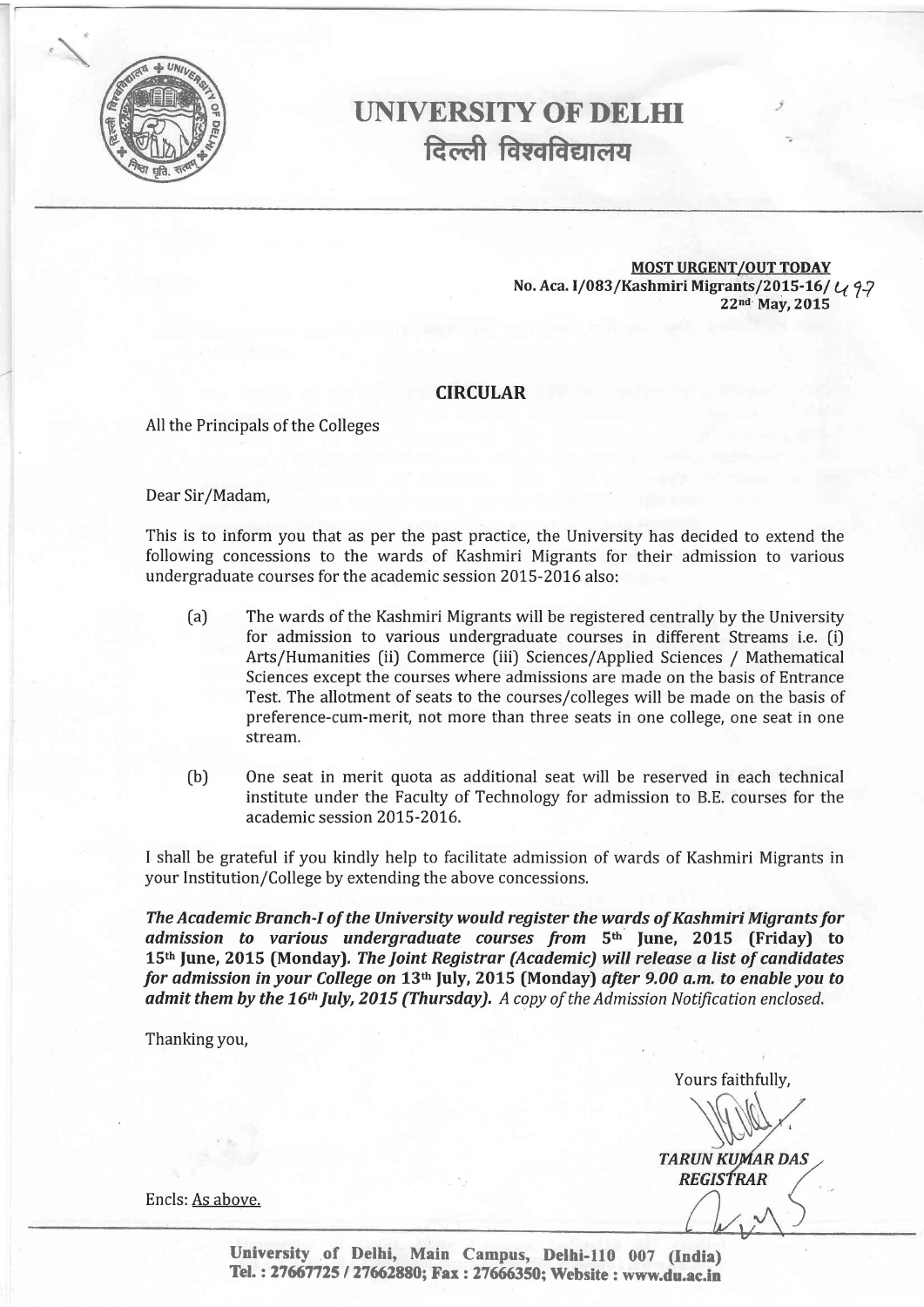

### UNIVERSITY OF DELHI दिल्ली विश्वविद्यालय

-2-

NOTE:-

- 7, Incomplete applications shall be reiected without any notice to the candidates.
- 2. The wards of the Kashmiri Migrants will be registered centrally by the University for admission to various undergraduate courses in different Streams i.e. (i) Arts/Humanities (ii) Commerce (iii) Sciences/Applied Sciences / Mathematical Sciences except the courses where admissions are made on the basis of Entrance Test, The allotment of seats to the courses/colleges will be made on the basis of preference-cum-merit, not more than three seats in one college, one seat in one stream.
- 3. A concession of maximum 10% in the last cut-off marks fixed for general category candidates shall be extended to the candidates.
- 7. The candidates will have to fulfiIl the minimum eligibility requirements prescribed by the University for admission to various courses. For details, the candidates should refer to the Bulletin of Information (Undergraduate Courses) of the University for the Academic Year 2015-2016.

**TARUN KUMAR DAS REGISTRAR** 

Copy to:

- All the Principals of the Colleges 1.
- 2. The Dean Students' Welfare, University of I

**Joint Registrar (Academ**